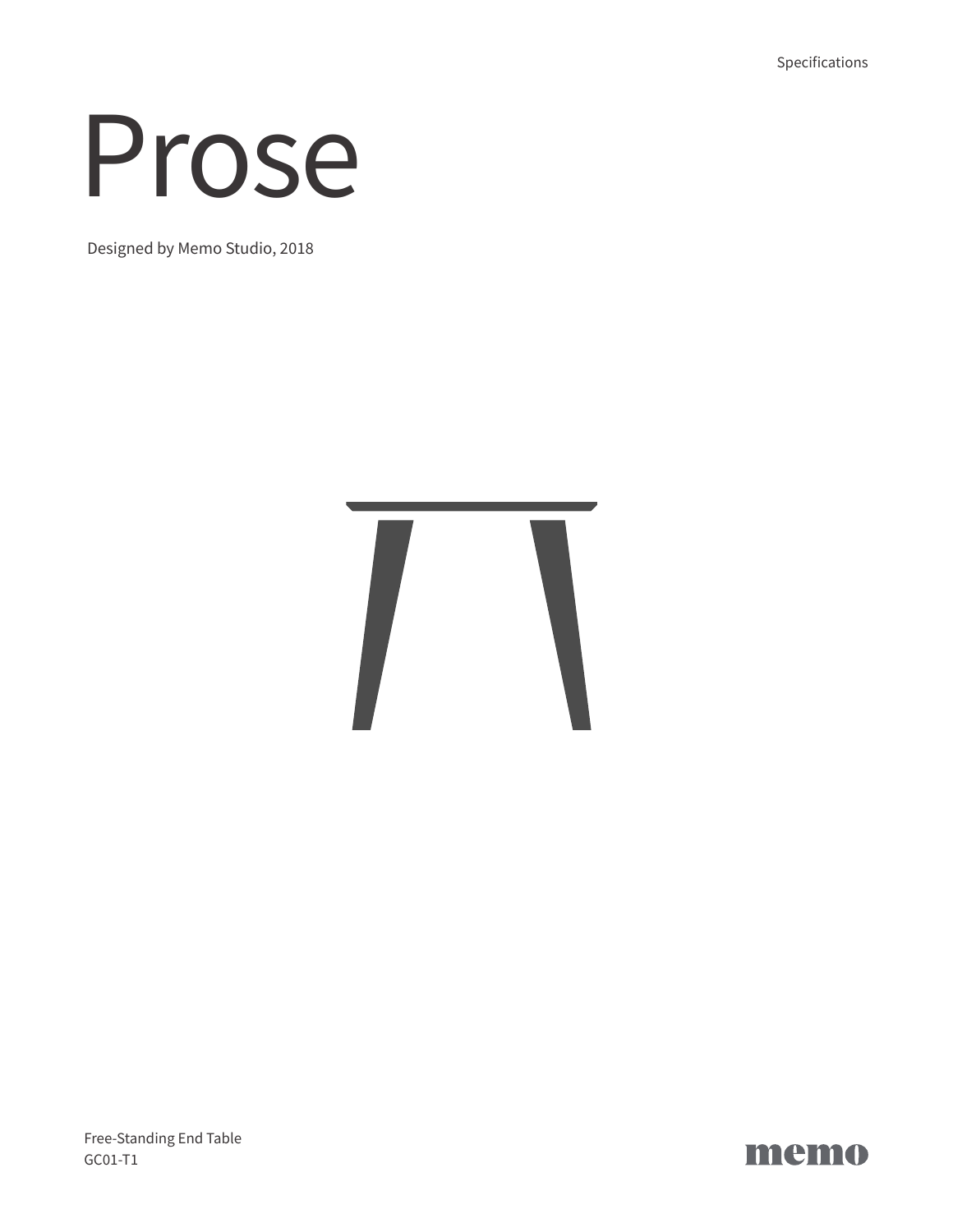

## **Free-Standing End Table** GC01-T1

A simple square table, designed for the transitional nature of public space. The Prose End Table is part of the Prose Collection, a comprehensive family of products for shared and transitional spaces.

**Depth Width Height** 20" 20" 18.5"

#### **Features**

- Comprehensive family of coordinated products
- High resiliency, commercial grade finishes
- Solid wood frame with mortise and tenon construction
- Wood top

#### **Options**

Legs in Ash or Walnut species Top in Ash or Walnut species Top in Solid Surface

# **Product Weight**

21 lbs (9,5 kg)

# **Specifiable Materials**

Solid surface: Corian Wood: Clear finishes & colored stains

## **Colors and Finishes**

Please see our Finishes Palette online to review actual swatches, specs, and to order samples [→ Memo Finishes Page](https://memofurniture.com/finishes)

#### **Content and Construction**

Legs: Solid hardwood Tables: Solid wood or solid surface Wood: Catalyzed Lacquer over Ash or Walnut, Stain